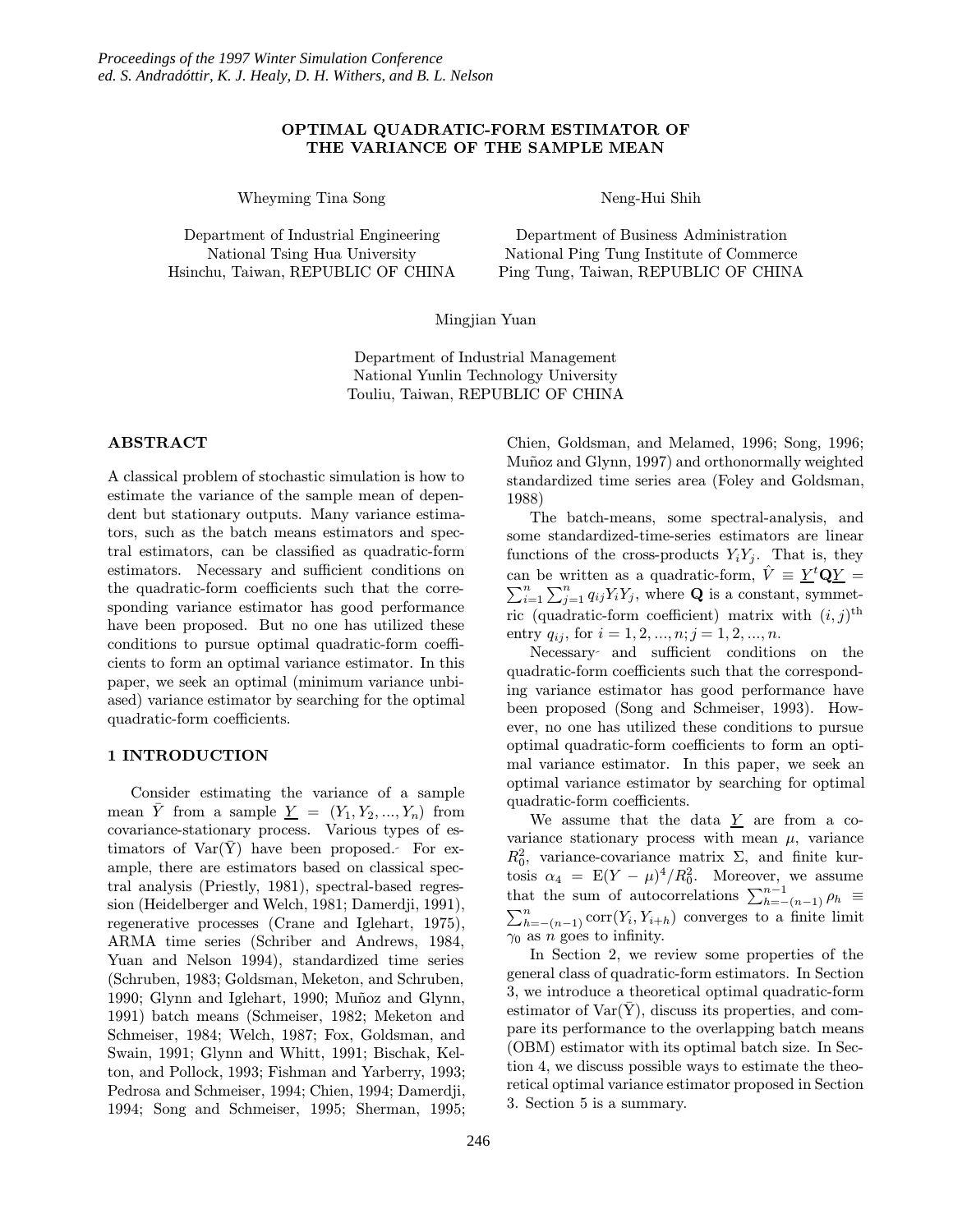# 2 QUADRATIC-FORM VARIANCE ESTI-MATORS

We review some necessary and sufficient conditions on the quadratic-form coefficients such that the corresponding estimator of  $Var(Y)$  satisfies four properties: nonnegativity, location invariance, data reversibility, and smoothness. Expressions for the bias and variance of  $\hat{V}$  as functions of the  $q_{ij}$  are also included in this section.

- **Nonnegativity:** Since  $\text{Var}(\overline{Y})$  is always nonnegative, it is reasonable to require an estimator of  $Var(\overline{Y})$  to be nonnegative. By definition,  $\overline{V}$  is nonnegative for all data realizations if and only if Q is positive semi-definite.
- Location Invariance: An estimator is location invariant if it is not a function of the process location. Location invariance is appealing because  $Var(\bar{X}) = Var(\bar{Y})$ , when  $X_i = Y_i - d$ . If  $\bar{V}$  is location invariant, then we can assume without loss of generality that the process mean is zero when studying properties of  $\hat{V}$ . A necessary and sufficient condition for location invariance is  $\sum_{i=1}^{n} q_{ij} = 0, i = 1, 2, ..., n$ , or equivalently  $\sum_{i=1}^{n} q_{ij} = 0, i = 1, 2, ..., n$ .  $j=1 \atop j=1}^n q_{ij} = 0, j = 1, 2, ..., n.$
- Data Reversibility: Define the reversed sample  ${X_i}_{i=1}^n$  with  $X_i = Y_{n-i+1}$ . We call the estimator  $\hat{V}$  data reversible if  $\hat{V}$  has the same value after being applied to both  $\underline{Y}$  and  $\underline{X}$ . If  $\hat{V}$  is data reversible, then reversing the quadraticform coefficients is equivalent to reversing the order of the data. Thus, an estimator is data reversible if and only if  $q_{ij} = q_{n-i+1,n-j+1}$ for all  $i$  and  $j$ . When the data are from a covariance-stationary process, data reversibility seems desirable because  $R_h \equiv \text{cov}(Y_i, Y_{i+h}) \equiv$  $cov(X_i, X_{i+h})$  for all i and lags h.
- **Smoothness**: We define  $\hat{V}^{(S)} = \underline{Y}^t \mathbf{Q}^{(S)} \underline{Y}$  to be a smooth estimator of  $Var(\bar{Y})$  if all coefficients  $q_{ij}^{(S)}$  with common lag  $h = |i - j|$  are equal. We can smooth any non-smooth estimator to reduce its variance and without increasing its bias. That is, suppose  $\hat{V} = \sum_{i=1}^{n} \sum_{j=1}^{n} q_{ij} Y_i Y_j$ and consider the corresponding smoothed estimator  $\hat{V}^{(S)} = \sum_{i=1}^{n} \sum_{j=1}^{n} q_{ij}^{(S)} Y_i Y_j$ , where  $q_h^{(S)} \,\, = \,\, (n \, - \, h)^{-1} \sum_{\{i,j:|i-j|=h\}} q_{ij} \,\, \text{ for } \,\, h \,\, = \,\,$  $1, 2, ..., n-1$ . Then  $\hat{V}^{(S)}$  has the same bias as  $\hat{V}$ , but smaller variance (Grenander and Rosenblatt, 1957).

Bias: Without loss of generality we assume that the data are p dependent; that is  $\rho_h = 0$  for  $|h| > p$ , where possibly p is infinite. The bias of a location-invariant estimator  $\hat{V}$ , defined as  $E(V) - Var(\overline{Y})$ , is

bias
$$
(\hat{V}) = b_0 R_0 + 2 \sum_{h=1}^{p*} b_h R_h
$$
 (1)

where 
$$
R_h \equiv \text{Cov}(Y_i, Y_{i+h}),
$$
  
\n $b_h = \sum_{i=1}^{n-h} \{q_{i,i+h} - n^{-1}(1 - \frac{h}{n})\},$   
\n $h = 0, 1, ..., n - 1$ , and  $p^* = \min(n - 1, p).$ 

Variance: Let  ${Y_i}_{i=1}^n$  be independent identically distributed (iid) random variables. Then the variance of the location invariant quadraticform estimator  $\hat{V}$  is

$$
R_0^2 \left[ (\alpha_4 - 3) \sum_{i=1}^n q_{ii}^2 + 2 \sum_{i=1}^n \sum_{j=1}^n q_{ij}^2 \right].
$$

Therefore, the variance of  $\hat{V}$  for independent identically distributed (iid) normal data is  $2R_0^2\sum_{i=1}^n\sum_{j=1}^n q_{ij}^2$ , which is proportional to the sum of all squared quadratic-form coefficients.

### 3 OPTIMAL QUADRATIC-FORM VARI-ANCE ESTIMATORS

### 3.1 Definition of Q<sup>∗</sup>

Let  $\hat{V} \equiv \underline{Y}^t \mathbf{Q} \underline{Y}$  be any location invariant quadratic-form estimator of  $Var(Y)$ . Therefore, we can assume without loss of generality that  $\mu = 0$ . The optimal quadratic-form coefficient matrix introduced in this section is obtained by minimizing an upper bound on  $\text{Var}(\hat{V})$  provided that  $\hat{V}$  is an unbiased estimator of  $Var(\overline{Y})$ .

We first review two results. Equation (2) states that the expected value of  $\hat{V}$  is equal to the trace of  $\mathbf{Q}\Sigma$  while Equation (3) shows that  $\phi \text{tr}(\mathbf{Q}\Sigma \mathbf{Q}\Sigma)$ is an upper bound on  $\text{Var}(\hat{V})$ . The derivations of Equations (2) and (3) are given in Rao and Kleffe (1988). Specifically,

$$
E(\underline{Y}^t \mathbf{Q} \underline{Y}) = \text{tr}(\mathbf{Q} \Sigma) \tag{2}
$$

and

$$
Var(\underline{Y}^t \mathbf{Q} \underline{Y}) \le \phi tr(\mathbf{Q} \Sigma \mathbf{Q} \Sigma), \tag{3}
$$

where  $\phi$  is a function of  $E(Y^3)$  and  $E(Y^4)$ , but not of Q.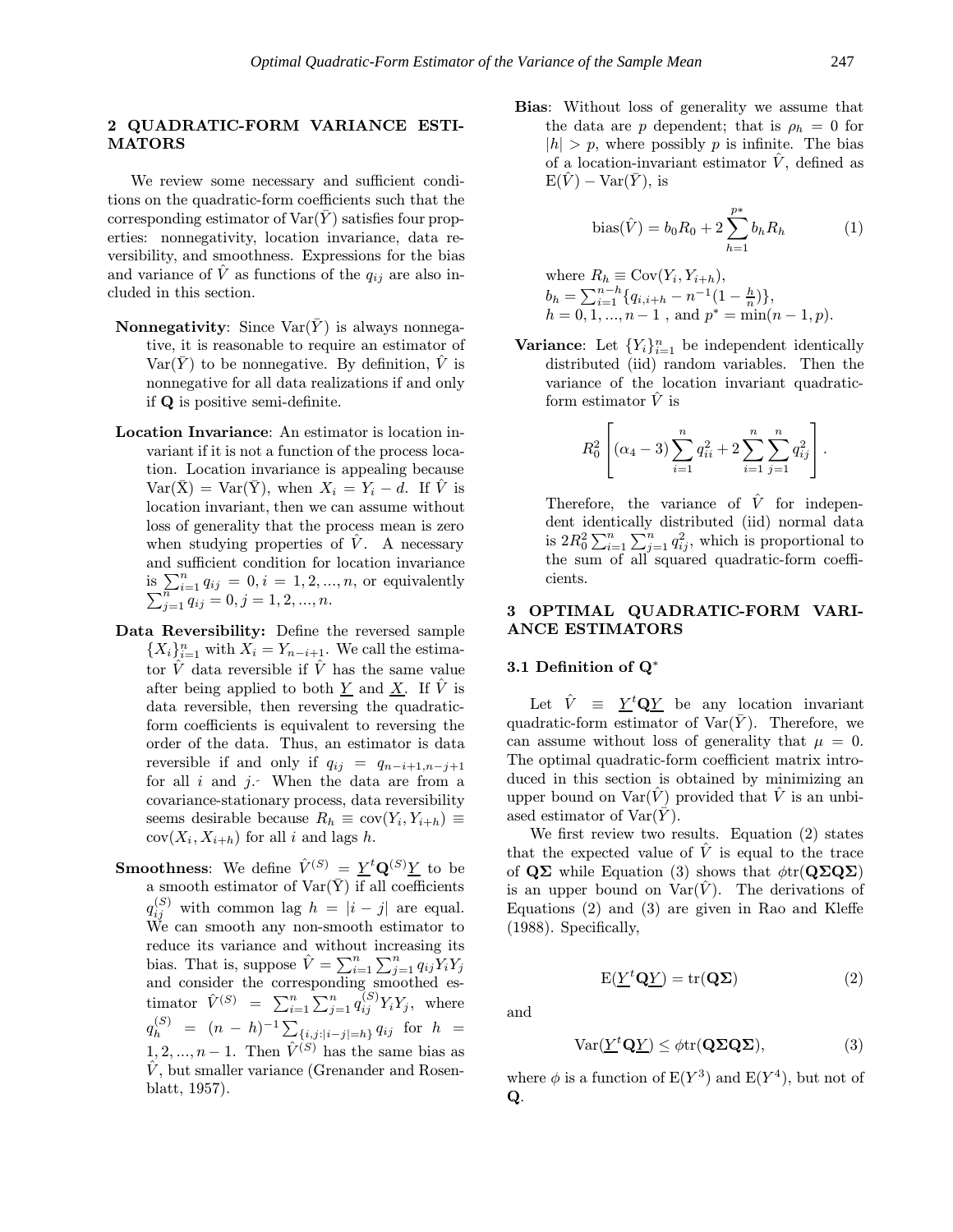Throughout this paper, we define the optimal estimator of  $Var(\bar{Y})$ ,  $\hat{V}^{(*)}(\mathbf{Q}^*) \equiv \underline{Y}^t \mathbf{Q}^* \underline{Y}$ , to be the minimum variance unbiased estimator for the upper bound on  $\text{Var}(\hat{V})$  in Equation (3). We call  $\mathbf{Q}^*$  the optimal Q-F coefficients matrix. That is,  $\mathbf{Q}^*$  can be obtained by solving the following problem:

$$
(P.1) \text{ minimize } \text{tr}(\mathbf{Q}\Sigma\mathbf{Q}\Sigma)
$$

subject to:

$$
Q\underline{1} = \underline{0},\tag{4}
$$

$$
tr(\mathbf{Q}\mathbf{\Sigma}) = Var(\bar{Y})
$$
 (5)

$$
Q is positive definite,
$$
\n
$$
(6)
$$

where  $\underline{1} = [1, 1, ..., 1]^t$ . Equation (4) enforces the property of location invariance and Equation (5) guarantees unbiasedness. The solution of problem  $(P.1)$  is

$$
\mathbf{Q}^* = \lambda \mathbf{C}^t \mathbf{\Sigma}^{-1} \mathbf{C},\tag{7}
$$

where

$$
\lambda = \frac{\text{tr}(\mathbf{C}^t \mathbf{\Sigma}^{-1} \mathbf{C} \mathbf{\Sigma})}{\text{Var}(\bar{Y})}
$$
(8)

and

$$
\mathbf{C} = \mathbf{I} - \underline{\mathbf{1}}(\underline{\mathbf{1}}^t \Sigma^{-1} \underline{\mathbf{1}})^{-1} \underline{\mathbf{1}}^t \Sigma^{-1}.
$$
 (9)

This result is a direct application of a theorem in Rao (1973), stated in the Appendix.

# 3.2 Comparison with the Optimal OBM Estimator

The OBM estimator is a smooth quadratic-form estimator with many nice properties such as smaller asymptotic variance than all other batch-means estimator while requiring only  $O(n)$  computational effort. In this subsection, we use the OBM estimator with the optimal batch size in terms of the meansquared-error (MSE) as a basis for comparing with the optimal Q-F variance estimator introduced in Section 3.1.

Let  $\hat{V}^{(O)}(m^*) = \underline{Y}^t \mathbf{Q}^{(O)} \underline{Y}$  be the OBM estimator of  $Var(\bar{Y})$  with the MSE-optimal batch size  $m^*$ . That is  $m^* = \arg \min_m \text{MSE}(\hat{V}^{(O)}(m))$ . Table 1 compares  $\hat{V}^{(*)}(\mathbf{Q}^*)$  with  $\hat{V}^{(O)}(m^*)$  in terms of the bias, variance, and MSE for the first-order autoregressive  $(AR(1))$  process with mean  $\mu = 0$ , lag-1 correlation  $\phi = 0.8182$ , and var $(Y) = 5.54885$ . The variance of the sample mean  $\text{Var}(\bar{Y}) = 1$ ; the sum of correlations  $\gamma_0 = 10$ , and the sample size  $n = 50$  for this example.

Table 1. AR(1),  $\phi = 0.8182$  and  $n = 50$ 

|  |                            | Bias                        | Variance   | MSE        |  |
|--|----------------------------|-----------------------------|------------|------------|--|
|  | $\hat{V}^{(*)}({\bf Q}^*)$ | $-.011(.006)$               | .038(.002) | .039(.002) |  |
|  | $\widehat{V}^{(O)}(m^*)$   | $-.481(.004)$ .150 $(.004)$ |            | .383(.003) |  |

The simulation results shown in Table 1 are based on 50 independent macro-replications. Each involves 50 independent micro-replications, each having sample size  $n = 50$ . Each macro-replication generates one estimator of the variance of the sample mean  $V$ . One macro-replication generates one bias, variance, and MSE of  $\hat{V}$ , The standard error of the bias, variance and MSE are reported in the parentheses next to the corresponding estimates. Table 1 shows that the estimator  $\hat{V}^{(*)}(\mathbf{Q}^*)$  has smaller bias (in fact zero bias) and smaller variance than the OBM estimator  $\hat{V}^{(O)}(m^*)$ . The MSE of  $\hat{V}^{(*)}(\mathbf{Q}^*)$  is about 10 percent of the MSE of  $\hat{V}^{(O)}(m^*)$  for the AR(1) process.

In practice, we are not able to obtain  $\mathbf{Q}^*$  since it depends on the unknown parameter  $Var(\overline{Y})$  (see Equation (5)). But the huge MSE reduction encourages us to further investigate the estimator  $\hat{V}^{(*)}(\mathbf{Q}^*).$ 

### 3.3 Viewing Q<sup>∗</sup> Graphically

We consider three processes:  $(1)$  AR $(1)$  as used in Section 3.2, (2) the second-order autoregressive  $AR(2)$  process, and (3)  $M/M/1$ -queue-wait-time  $(M/M/1-QWT)$  process. The parameters of these three processes are selected as follows: the mean  $\mu = 0$ ; the variance of the sample mean  $Var(\bar{Y}) = 1$ ; the sum of correlations  $\gamma_0 = 10$ , and the sample size  $n = 50$ . Applying the results in  $(P.1)$ , we derive the optimal Q-F coefficients matrix Q<sup>∗</sup> and present them in three-dimensional plots as a function of  $i$  and  $j$ .

The three-dimensional plots of  $\mathbf{Q}^*$  for  $AR(1)$ and  $M/M/1$  are almost identical: the main-diagonal terms are positive, the first off-diagonal terms are negative, and the other terms are negligible. This pattern remains the same for  $AR(1)$  and  $M/M/1$  processes for a broad range of parameters except those cases where  $\gamma_0 \simeq 1$ , which is close to the iid process. Figure 1 contains the three-dimensional plot of  $\mathbf{Q}^*$  for AR(1). It can be seen from the plot that  $\hat{V}^{(*)}(\mathbf{Q}^*)$ satisfies the four properties: nonnegativity, location invariance, reversibility and smoothness.

Since the main and first off-diagonal terms of Q<sup>∗</sup> play an important role in  $\mathbf{Q}^*$ , the ratio of the  $q_{ii}^*$  to  $q_{i,i+1}^*$  seems to be an important summary quantity of  $\mathbf{Q}^*$ . The ratio increases as  $\gamma_0$  increases and converges to -2 as  $\gamma_0 \to \infty$ . The ratio approaches -2 at about  $\gamma_0 = 10$ . Figure 2 shows the ratio of  $q_{ii}^*$  to  $q_{i,i+1}^*$ versus  $\gamma_0$  for AR(1). The analogous plot for M/M/1 is almost identical to Figure 2.

The three-dimensional plot of  $\mathbf{Q}^*$  for AR(2) has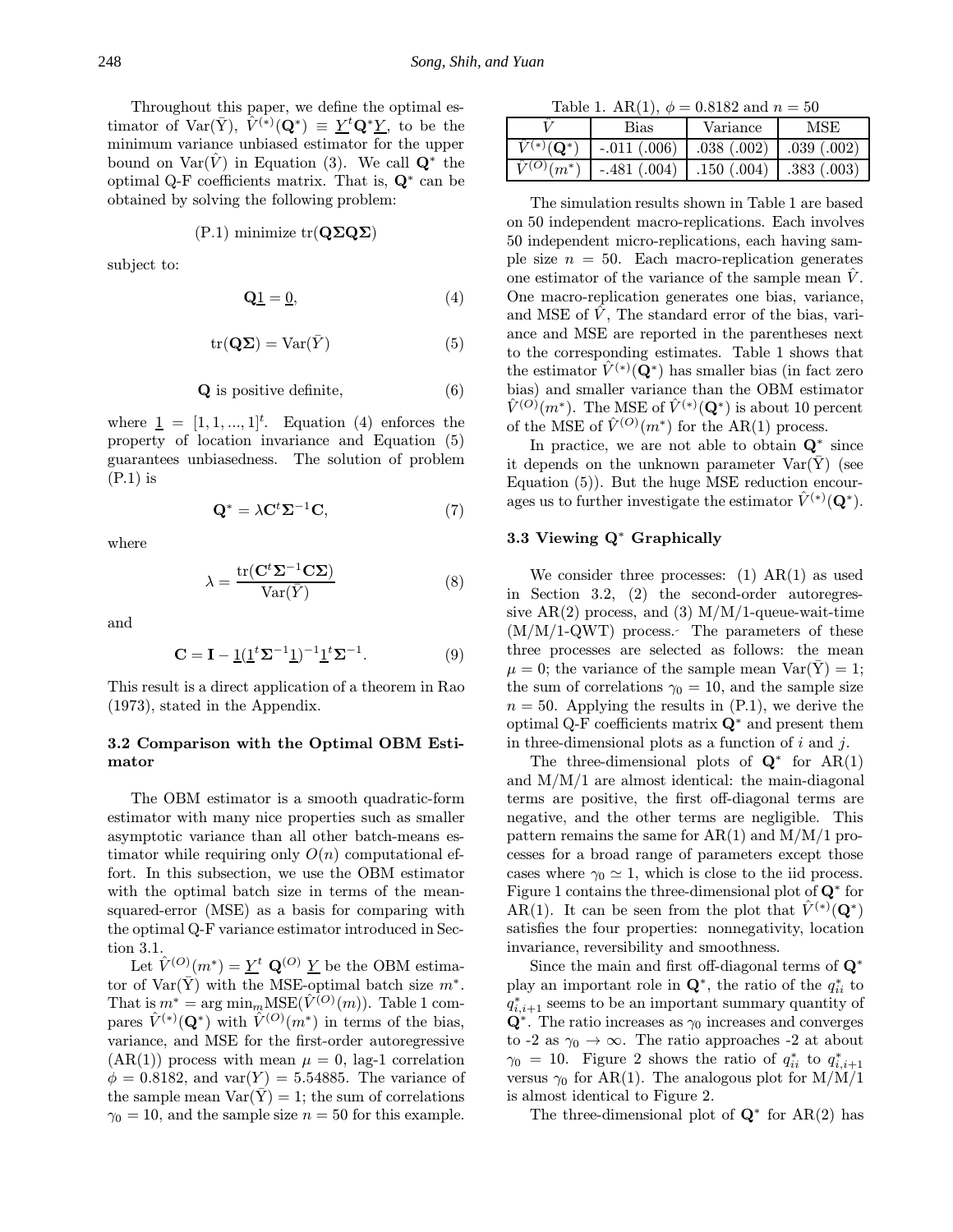the main-diagonal terms positive, the first off- and second off-diagonal terms negative, and the other terms are negligible. Figure 3 is the three-dimensional plot of  $\mathbf{Q}^*$  for AR(2). We observe that the ratio  $q_{ii}^*$ /  $(q_{i,i+1}^* + q_{i,i+2}^*)$  converges to -2. Again,  $\hat{V}^{(*)}(\mathbf{Q}^*)$ satisfies the four properties: nonnegativity, location invariance, data reversibility and smoothness.

The three-dimensional plots of  $\mathbf{Q}^*$  for AR(1) and AR(2) differ from that for OBM estimator, in which the  $q_{ij}$  linearly decreases to zero as  $|i-j|$  increases for  $0 < |i-j| < m$ . Figure 4 shows the three-dimensional plot of the quadratic-form coefficient  $q_{ij}$  for the OBM estimator for  $n = 50$  with batch size  $m = 10$ . One reason to explain the difference between the plots is in the bias expression. For  $\hat{V}^{(*)}(\mathbf{Q}^*)$  to have zero bias, we have observed that  $b_0 R_0 = -2 \sum_{h=1}^{p*} b_h R_h$ (see Equation (1)). For OBM to have low bias,  $b_h$ must be close to 0 for all  $h$ . Specifically, the sum of the main diagonal should be  $1/n$ , with each successive off-diagonal sum decreasing to  $n^{-1}(1-|h|/n)$  for all lags  $|h|$  whose autocorrelation is nonzero. Thus, for OBM to have low bias requires a wide ridge when the data process has autocorrelation extending over many lags. For iid data,  $\hat{V}^{(*)}(\mathbf{Q}^*) = \hat{V}^{(O)}(m=1)$ .

# 4 ESTIMATING THE OPTIMAL QUADRATIC-FORM COEFFICIENTS

We now investigate the statistical performance obtained when we use the data  $\underline{Y}$  to estimate  $\mathbf{Q}^*$ . Let  $\hat{\mathbf{Q}}^* = [(\hat{q}_{ij}^*)]$  be the estimator of  $\overline{\mathbf{Q}}^*$ . To obtain a particular method that is computationally reasonable, we assume that only the main-diagonal and first offdiagonal terms of  $\mathbf{Q}^*$  are non-zero. That is,

$$
\hat{q}_{ij}^* = 0 \text{ for } |i - j| \ge 2. \tag{10}
$$

This structure is appropriate for  $AR(1)$  and  $M/M/1$ processes.

We now define the main and the first off-diagonal terms. We assume that the output data has  $\gamma_0 > 10$ , so we can apply the result shown in Figure 2 that the ratio of the  $q_{ii}^*$  to  $q_{i,i+1}^*$  approaches -2. That is, we set

$$
\hat{q}_{i,i+1}^* = \hat{q}_{i+1,i}^* = -\hat{q}_{22}^*/2 \tag{11}
$$

for  $i = 2, 3, ..., n - 1$ . To satisfy the invariance property, we set

$$
\hat{q}_{11}^* = \hat{q}_{nn}^* = \hat{q}_{22}^*/2,\tag{12}
$$

so that  $\sum_{i=1}^{n} \hat{q}_{ij}^* = 0$  for  $j = 1, 2, ..., n$ . To satisfy unbiasedness, we plug Equations (10) to (12) into Equation (1) to enforce bias( $\hat{V}$ ) = 0 and obtain

$$
\hat{q}_{ii}^* = n^{-1}(n-1)^{-1}(1-\hat{\rho}_1)^{-1}\frac{\hat{\text{Var}}(\bar{Y})}{\hat{R}_0} \tag{13}
$$



Figure 1: Three-dimensional Plot of  $\mathbf{Q}^*$  for  $AR(1)$ 



Figure 2: The Ratio of  $q_{22}$  to  $q_{12}$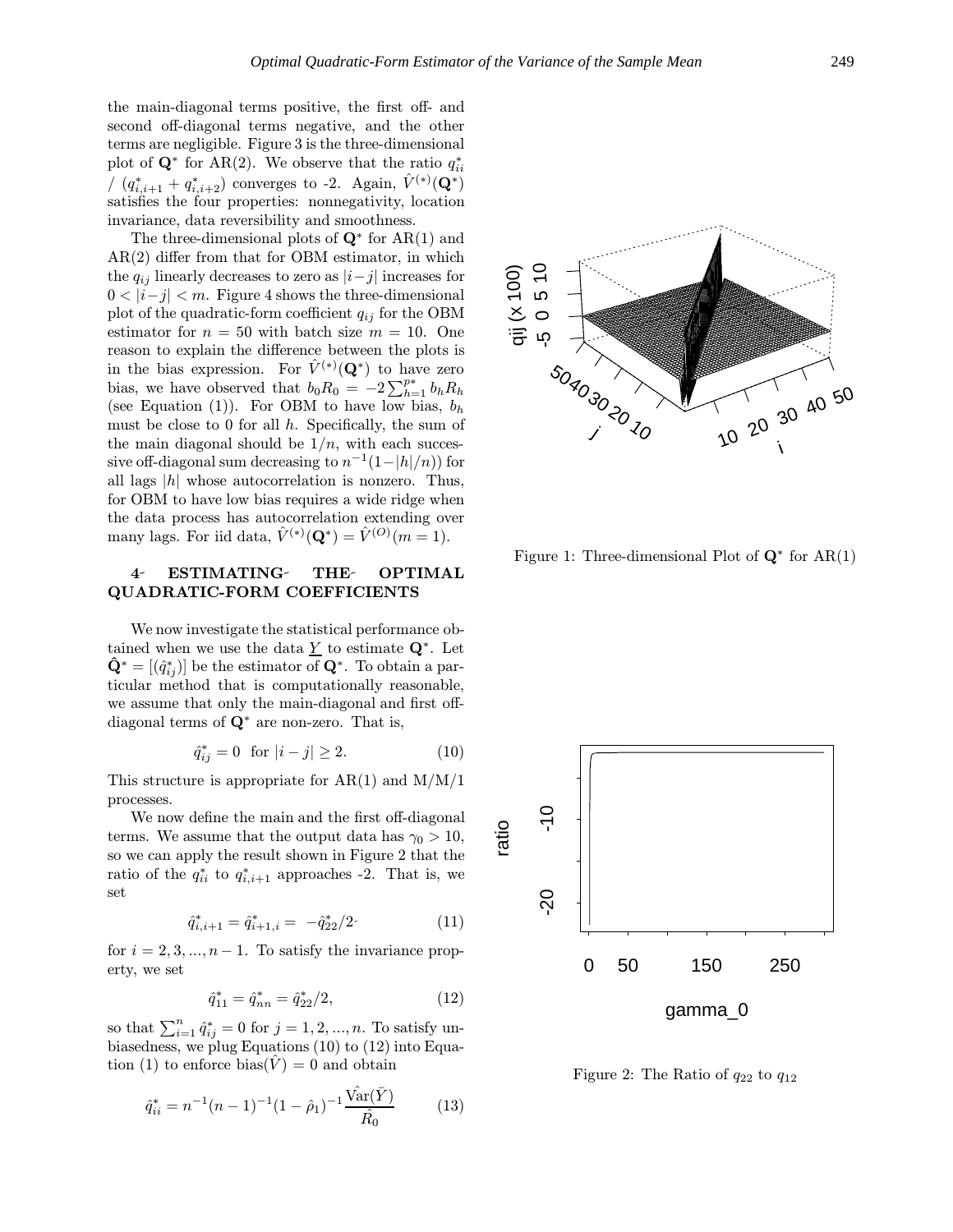

Figure 3: Three-dimensional Plot of  $\mathbf{Q}^*$  for  $AR(2)$ 

for  $i = 2, 3, ..., n - 1$ , where  $\hat{\rho}_1$ ,  $\hat{R}_0$ , and  $\text{Var}(\bar{Y})$  denote the estimators of the unknown parameters  $\rho_1$ ,  $R_0$ , and  $\text{Var}(\bar{Y})$ , respectively. We will define these estimators in the next paragraph. In this setting,  $\hat{V}^{(*)}(\hat{\mathbf{Q}}^*) = (\hat{q}_{22}^*/2) \sum_{i=1}^{n-1} (Y_i - Y_{i+1})^2$ , where  $\hat{q}_{22}^*$  is defined in Equation (13).

In the empirical study, we define  $R_0 \equiv (n (1)^{-1} \sum_{i=1}^{n} (Y_i - \bar{Y})^2$ ,  $\hat{\rho}_1 \equiv \sum_{i=1}^{n-1} (Y_i - \bar{Y}) (Y_{i+1} - \bar{Y})^2$  $(\bar{Y})/\sum_{i=1}^{n}(Y_i-\bar{Y})^2$ ,  $\hat{\text{Var}}(\bar{Y}) \equiv \hat{V}^{(O)}(m^{1-2-1})$ , which is the OBM estimator using Pedrosa and Schmeiser's 1-2-1 OBM batch size (Pedrosa and Schmeiser, 1994).

We now compare four different estimators of  $\hat{\text{Var}}(\bar{Y})$ :  $\hat{V}^{(*)}(\hat{\mathbf{Q}}^*)$ ,  $\hat{V}^{(O)}(m^*)$ ,  $\hat{V}^{(O)}(m^{1-2-1})$ , and  $\hat{V}^{(O)}(m^S)$ . The first estimator is the estimated optimal Q-F estimator proposed above and the last three estimators are OBM estimators with different batch sizes, where  $m^*$  is the MSE-optimal batch size,  $m^{1-2-1}$  is the 1-2-1 OBM batch size (Pedrosa and Schmeiser, 1994), and  $m<sup>S</sup>$  is Song's batch size (Song, 1996). The empirical results are shown in Tables 2 and 3 in terms of bias, variance, and MSE for  $AR(1)$ data with  $n = 500$  and M/M/1 data with  $n = 5000$ . In both cases  $\gamma_0 = 10$  and  $\text{Var}(\bar{Y}) = 1$ .

Table 2.  $AR(1)$ , n=500

|                            | Bias            | Variance  | MSE       |
|----------------------------|-----------------|-----------|-----------|
| $\hat{V}^{(*)}(\hat{Q}^*)$ | $-0.29$ $(.01)$ | .05(.01)  | .13(.01)  |
| $\widehat{V}^{(O)}(m^*)$   | $-.14(.01)$     | .06(.006) | .08(.005) |
| $\hat{V}^{(O)}(m^{1-2-1})$ | $-.20(.01)$     | .07(.01)  | .11(.07)  |
| $V^{(O)}(m^S)$             | $-.24(.01)$     | .05(.01)  | .11(.01)  |

Table 3. M/M/1, n=5000

|                                       | Bias            | Varance   | MSE       |  |  |
|---------------------------------------|-----------------|-----------|-----------|--|--|
| $\hat{V}^{(*)}(\hat{\mathbf{Q}}^{*})$ | $-0.08$ $(.01)$ | .24(.02)  | .25(.02)  |  |  |
| $\hat{V}^{(O)}(m^*)$                  | $-.25(.004)$    | .08(.003) | .14(.003) |  |  |
| $V^{(O)}(m^{1-2-1})$                  | $-.08(.01)$     | .24(.02)  | .25(.02)  |  |  |
| $\hat{V}^{(O)}(m^S)$                  | $-.09(.01)$     | .24(.01)  | .25(.01)  |  |  |

As can be seen, the proposed estimated optimal Q-F estimator does not perform better nor worse than Pedrosa and Schmeiser's 1-2-1 OBM or Song's estimator. Both Pedrosa and Schmeiser's 1-2-1 OBM and Song's estimator have similar MSE, although the tradeoffs between bias and variance differ.

In the proposed simple algorithm, we use OBM estimator with 1-2-1 OBM as the batch size to estimate the unknown parameter  $Var(\bar{Y})$  in Equation (13) as the initial value to estimate the optimal Q-F coefficients Q<sup>∗</sup>. There are other ways to estimate the unknown parameter  $\text{Var}(\bar{Y})$ . For example, we can estimate individual correlations. One specific method



Figure 4: Three-dimensional Plot of  $\mathbf{Q}^{(O)}$  for OBM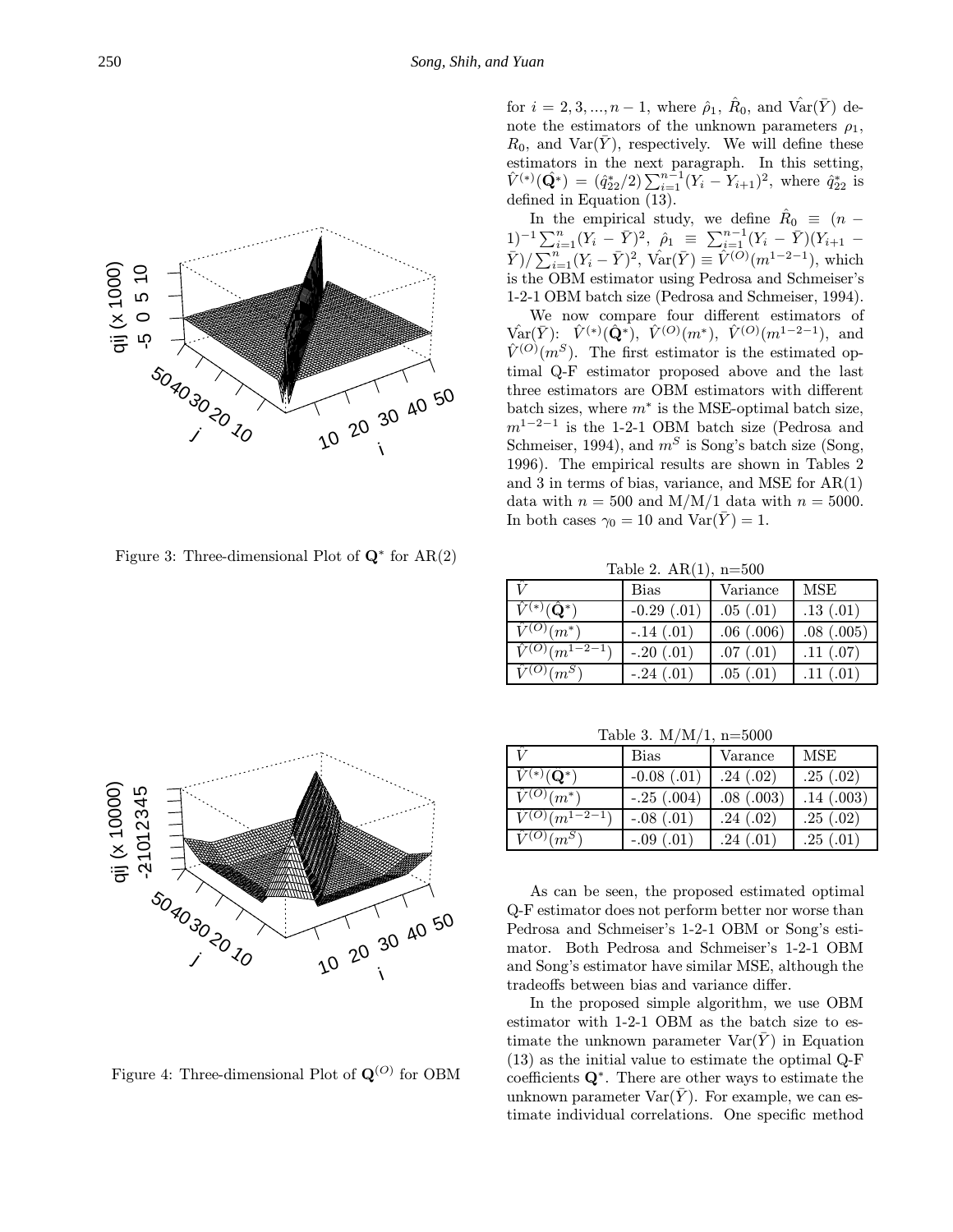is first fitting an autoregressive process and then estimating the corresponding parameters and finally computing the corresponding correlations (Yuan and Nelson, 1994).

### 5 SUMMARY

This paper proposes the idea of searching for the optimal quadratic-form estimator to estimate the variance of the sample mean for a stationary process. The optimal quadratic-form coefficients are obtained by minimizing an upper bound on the variance of the quadratic-form estimator of  $Var(\bar{Y})$ . The statistical performance in terms of both bias and variance outperforms the optimal OBM estimator if the process is known. If the process is unknown, the proposed simple method is still competitive with two existing methods. The theoretical optimal quadratic-form expression provides a reasonable foundation to search for the optimal quadratic-form estimator and the proposed simple method encourages future research.

# APPENDIX

Theorem (Rao, 1973): Let **Q**, **V**, and  $\{U_i, i =$  $1, 2, \ldots, k$  be positive definite and symmetric matrices. Let **B** be any arbitrary matrix and  $\{p_i, i =$  $1, 2, \ldots, k$  be constants. The solution of the following minimization problem

$$
\text{minimize } \mathrm{tr}(\mathbf{Q} \mathbf{V} \mathbf{Q} \mathbf{V})
$$

 $\mathbf{Q}\mathbf{B} = 0$  $tr(QU_i) = p_i, i = 1, 2, ..., k$ 

subject to:

is

$$
\mathbf{Q}^* = \sum_{i=1}^k \lambda_i \mathbf{C}^t \mathbf{V}^{-1} \mathbf{U}_i \mathbf{V}^{-1} \mathbf{C},
$$

where  $\lambda_1, \lambda_2, ..., \lambda_k$  are roots of  $\sum_{i=1}^{k} \lambda_i$ tr $({\bf C}^{t}{\bf V}^{-1}{\bf U}_i{\bf V}^{-1}{\bf C}{\bf U}_j) = p_j, j = 1, 2, ..., k$ and  $\mathbf{C} = \mathbf{I} - \mathbf{B} (\mathbf{B}^t \mathbf{V}^{-1} \mathbf{B})^{-1} \mathbf{B}^t \mathbf{V}^{-1}$ .

#### ACKNOWLEDGMENTS

This work was supported by NSC Grant 86–2213– E–007–014 to the National Tsing Hua University. We thank Bruce Schmeiser, Barry Nelson, Bo-Ray Huang, and Chi-Wen Chen for helpful comments.

### REFERENCES

Bischak, D. P., W. D. Kelton and S. M Pollock. 1993. Weighted batch means for confidence intervals in steady-state simulations. Management Science 39: 1002–1019.

- Chien, C. 1994. Batch size selection for the batch means method. In Proceedings of the Winter Simulation Conference, ed. J. D. Tew, S. Manivannan, D. A. Sadowski and A. F. Seila, 345–352. Piscataway, New Jersey: IEEE.
- Chien, C., D. M. Goldsman and B. Melamed. 1996. Large-sample results for batch means. Management Science, forthcoming.
- Crane, M. A. and D. L. Iglehart. 1975 Simulating stable stochastic systems, III: regenerative processes and discrete-event simulation. Operations Research, 33-45.
- Damerdji, H. 1991. Strong consistency and other properties of the spectral variance estimator. Management Science 37: 1424–1440.
- Fishman, G. S. and L. S. Yarberry. 1993. An implementation of the batch means method. Technical-Report UNC/OR/TR/93-1, Department of Operations Research, University of North Carolina, Chapel Hill, North Carolina.
- Foley, R. D. and D. Goldsman. 1988. Confidence intervals using orthonormally weighted standardized time series. Proceedings of the Winter Simulation Conference (M. Abrams, P. Haigh, and J. Comfort, eds.), 422-424.
- Fox, B. L., D. M. Goldsman and J. J. Swain. 1991. Spaced batch means. Operations Research Letters 10: 255-266.
- Glynn, P. W. and D. L. Iglehart. 1990. Simulation output analysis using standardized time series. Mathematics of Operations Research 15:1– 16.
- Glynn, P. W. and W. Whitt. 1991. Estimating the asymptotic variance with batch means. Operations Research Letters 10:431–435.
- Grenander, U. and M. Rosenblatt. 1957. Time Series. Chelsea Publishing Company, New York.
- Goldsman, D., M. Meketon, and L. W. Schruben. 1990. Properties of standardized time series weighted area variance estimators. Management Science 36:602-612.
- Heidelberger, P. and P. D. Welch. 1981. A spectral method for confidence interval generation and run length control in simulation. Communications of the ACM 24, 233-245.
- Meketon, M. S. and B. Schmeiser. 1984. Overlapping batch means: something for nothing? In Proceedings of the Winter Simulation Conference, ed. S. Sheppard, U. Pooch and C. D. Pegden, 227–230. Piscataway, New Jersey: IEEE.
- Muñoz, D. F. and P. W. Glynn. 1991. Multivariate standardized time series for steady-state simulation output analysis. Technical report, Depart-